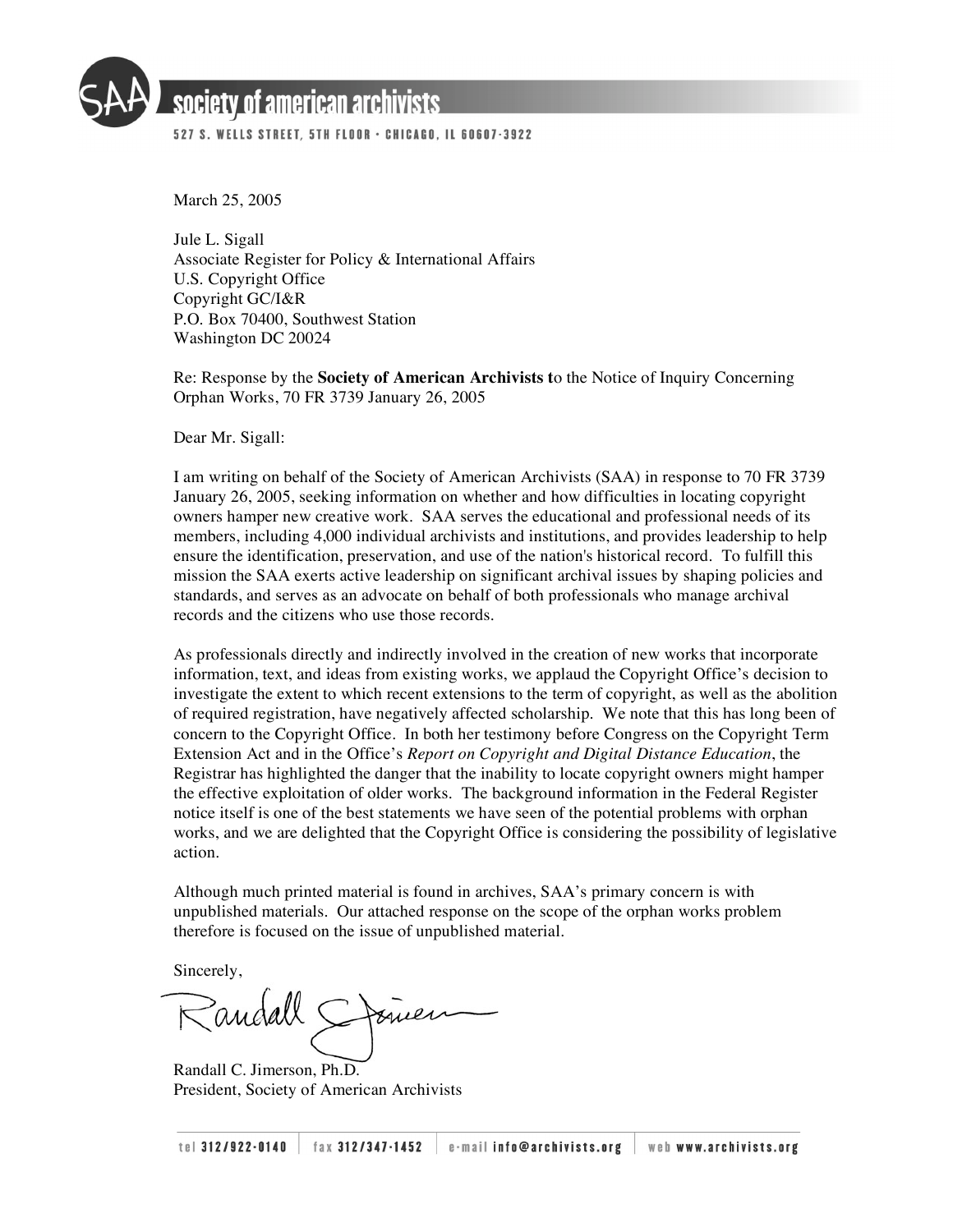Response by the **Society of American Archivists** To the Questions Raised in the Notice of Inquiry Concerning Orphan Works, 70 FR 3739 January 26, 2005

#### *1. Nature of the Problems Faced by Subsequent Creators and Users*

Letters, diaries, reports, memoranda, drafts of published materials – these are the raw materials of historical and literary scholarship. Scholarship in these fields advances as experts revisit, reinterpret, and reuse the documentary heritage left to us by our predecessors. In some cases, extensive quotation in a new work may be necessary. In other cases, scholarship advances by publishing a scholarly edition of primary source materials that can then be used by students and other scholars in their endeavors. The importance of primary documents as a source for subsequent scholarship has been recognized and supported by the Federal government through program such as the documentary editing grants of the National Endowment for the Humanities and the National Historical Publications and Records Commission.

The raw materials for scholarship are preserved in archives. In broad terms, an archives is any cultural repository of documentary material regardless of physical format, including manuscripts, typescripts, printed and published works, photographs (whether negative, print, JPEGs, or TIFFs), sound recordings (on disks, wire, acetate, polyester tapes, cassettes, CDs, etc.), motion pictures (on silent and sound film, videotapes and DVDs), and electronic records in any computer-readable format. As one would imagine, the sheer number and divergence of physical formats presents serious challenges for anyone wanting to acquire, arrange, describe, and make accessible such material over time. Nevertheless, nothing should be selected or cared for in an archives unless it is intended to be *used*.

The core archival mission is to ensure that the knowledge created and accumulated by past generations is joined with that of the present to form a body of knowledge available for all of society. Fulfilling this archival purpose helps to build a better future for the world at large. Because we understand that knowledge is cumulative, and because we believe that our work must result in an ultimate utility, we know that the content of our archives and manuscript repositories must be copied, quoted, published, performed, broadcast, and otherwise disseminated, such as via the Internet. We need to be able to support research work that disseminates historical information using the latest information technology.

In addressing this mission, we inevitably encounter copyright issues, including, increasingly, those related to orphan works. While there is a tradition of simply ignoring the copyright issues, this approach has become untenable. For example, Julian Boyd, the editor of the Thomas Jefferson papers, addressed this issue when he testified before Congress on behalf of SAA in 1965. Boyd recounted: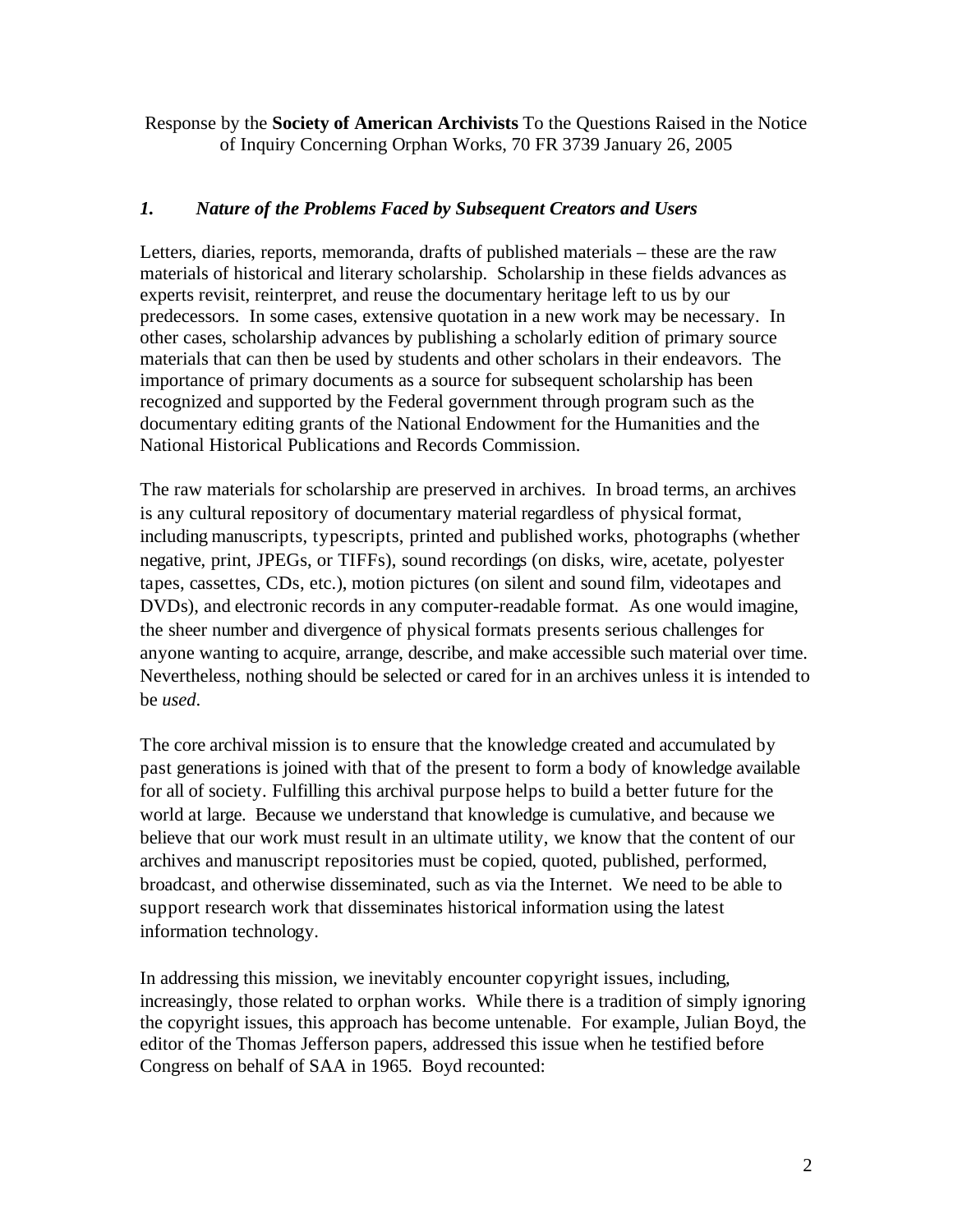...when the gathering and editing of 'The Papers of Thomas Jefferson' was begun in 1943, through the initiative of the Congress, and many thousands of documents were copied in over 600 repositories stretching from Australia to Moscow, I was given a formal opinion by the Register of Copyrights that, under common law, the technical legal right to publish the papers of our chief spokesman for liberty was vested in the hundreds of descendants of Thomas Jefferson and in the multitude of descendants of the thousands of people who wrote letters to him. In the face of such a legal obstacle, it seemed the part of wisdom to assume that the courts would sanction such a technical invasion of literary property right under the doctrine of fair use. The alternative in the face of the impossible burden that this imposed would have been to abandon the undertaking.<sup>1</sup>

Similarly, in order to publish in digital form the collection entitled *Prosperity and Thrift: The Coolidge Era and the Consumer Economy 1922 - 1929*, the Library of Congress (in its own words) "exhaustively researched the contents of this collection to ascertain any possible legal rights embodied in the materials." Lawyers from the National Digital Library Program within the Library worked with other library staff, including the staff of the Manuscript Division where the original items are held, in order to establish the copyright status of the items included on the web site. Yet in spite of this effort, the Library was unable to identify all of the possible rights holders in the materials in the collection and therefore makes some of the material available under an assertion of fair use.

But whereas Boyd was willing to run the risk of potential copyright infringement with the Jefferson papers, the editors of the published Eisenhower papers were not so risk-adverse. Unlike the Jefferson papers, the Eisenhower papers project decided not to print any letters Eisenhower had received. It was not because these letters were not of value in understanding the conduct of World War II, but because "the publishing of documents written by persons still or recently alive presents almost insurmountable legal problems."<sup>2</sup>

The existing exemptions in the copyright law are inadequate for the needs of scholarship and cultural preservation. Significantly, *the fair use exemption represents a weak, inadequate, confusing, and costly device for the support of scholarship, learning, and public education*. First, fair use is a judicial finding made on a case-by-case basis only after the case has gone to trial, and perhaps appeal. Fair use rules are not clear, but overlapping and highly circumstantial. Certain kinds of transformative uses have received little support in fair use decisions, and there have also been some judicial distortions of the factors often at odds with the fundamental purposes of copyright. For example, in

 $1$  Copyright Law Revision, Hearings Before Subcommittee no. 3 of the Committee on the Judiciary, House of Representatives, 89th Congress, part 2, p. 1139.

 $2$  Eisenhower, Dwight D. THE PAPERS OF DWIGHT DAVID EISENHOWER. Baltimore: Johns Hopkins Press, 1970. Vol. 1, p. xv. Note the assumption that there should be fewer legal problems associated with publishing the papers of someone who was not "recently alive."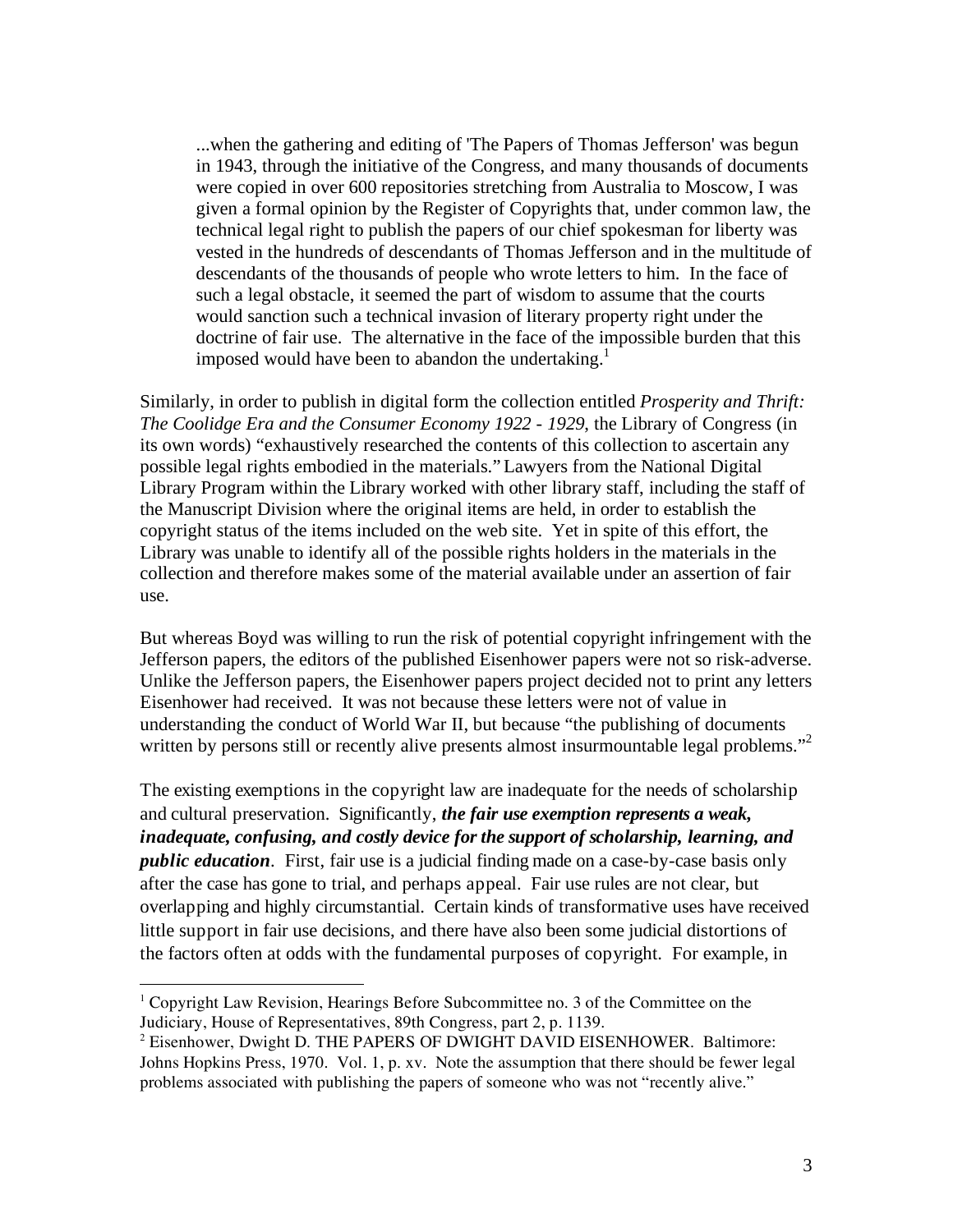1989 the Second Court of Appeals, in *New Era Publications v. Henry Holt* prevented a biographer from making fair use quotations of unpublished writings of his subject– quotations necessary to establish basic characterizations of the subject. In sum, as far as unpublished materials are concerned, fair use is little more than what Lawrence Lessig has characterized as "a license to hire a lawyer."

The possibility of litigation and the unavoidable uncertainty about which particular uses a court will determine are "fair" has led many publishers to set aside the doctrine entirely. That is, as risk-averse agents of their corporations or institutions, they back away from utilization of "fair use" when reviewing manuscripts prior to publication and instead require that the author bear the responsibility for obtaining formal written permission from all persons quoted in the course of their work. Publishers will not permit researchers to use material from unknown and unknowable copyright holders unless the researcher can somehow get written permission.<sup>3</sup> For example, in the late 1990s a scholar researching the different perceptions and sentiments of western Civil War soldiers with their eastern counterparts was told by the historical magazine of a Midwestern state that he had to get signed copyright permissions from the families of every one of the soldiers whose letters and diaries he quoted in the course of the article. (Because the last Civil War soldier only died in 1959, it is conceivable that some of the letters could still be copyrighted.) The article has yet to appear as a result.

On a regular basis (for some archives this may mean weekly, for others monthly or quarterly), archivists and manuscript curators receive requests from authors to satisfy their publisher's clearance department's interest in a written sign-off for use of a quote or photograph. Sometime it is for permission to use an entire work, such as a photograph or a single letter. Other times, it is for clearance on a quotation of as little as five words.<sup>4</sup> If the ultimate use is clearly commercial and non-transformative, this request process may be justified, but in the vast majority of instances, the effort spent on seeking permission will be non-productive.

The frustration of the process is even greater when archivists' typical response must be that our repositories do not own the copyright. Until the 1980s, it was unusual for repositories to even request legal transfer of copyright from donors of collections, and

 $\overline{a}$ <sup>3</sup> One example is MIT's journal *Leonardo*. According to its guidelines, found at <http://mitpress2.mit.edu/e-journals/Leonardo/isast/journal/editorial/imagepolicy.html>,

<sup>…</sup>clearing permissions for electronic use will now be mandatory. While fair use cases could be argued under our old "Guidelines for Use of Visual Materials," the new "New Electronic Theft Act" (recently signed into law) makes electronic distribution of copyrighted material, even on a non-profit basis, illegal. We therefore need to document all permission for the use of material not copyrighted by you.

<sup>&</sup>lt;sup>4</sup> The words were "Thou shalt not contemplate paradox." from the Heinz von Foerster Papers at the University of Illinois at Urbana-Champaign.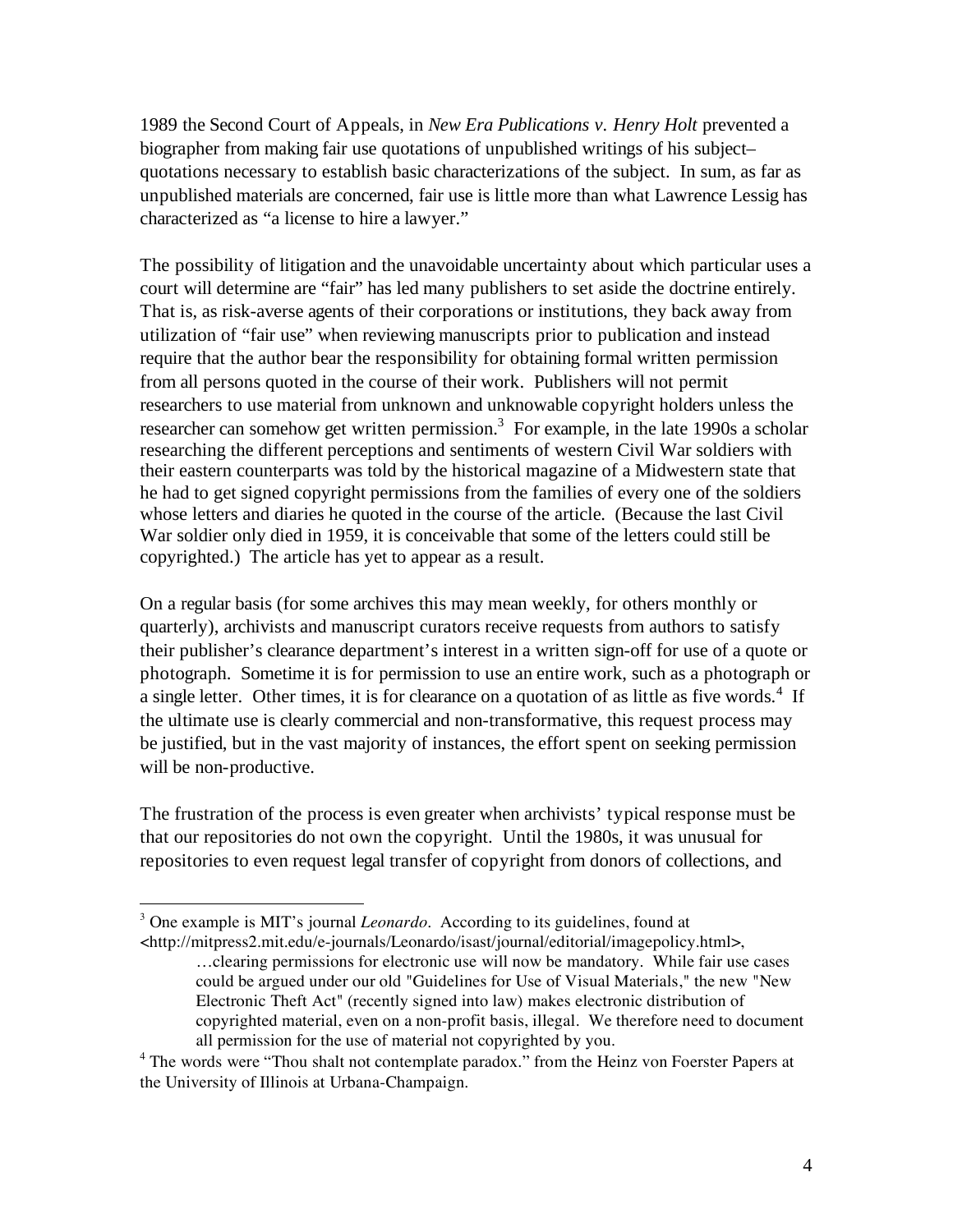even then of course that transfer could not include copyright in materials sent to rather than created by the donor. In addition, every archives is filled with items of mixed parentage and provenance. In some cases, a family may have donated letters and diaries to the repository, but all trace of that family has been lost. In other cases, people donate items that they discover in old houses, furniture, or suitcases, but the donor himself or herself has no direct connection to the creator. Especially problematic are photographs and other documents that may have been taken by an unknown photographer or for a business that is no longer in existence. It is impossible to tell whether the work was a work for hire, nor what the contractual conditions of employment may have been. Still other items may have been purchased, with no direct means of tracing the family that owned them.

In a majority of cases, therefore, the author is unknown or unknowable, having entered the black hole of anonymity because of the lack of a current address or even an indication that they are still alive. How for example, could one find the rightful *per stirpes* descendant copyright holders for Dr. M. W. Brubaker who wrote in 1884 on behalf of the defunct-for-a-century Charleston Institute of Medical Electricity or, worse yet, the 1877 photographer of J. Edwards Smith of Ashtabula, Ohio?

Because of institutional concern with possible risk, archivists, when publishing material on the web, omit historical photographs, films, and other documents of great interest and research value. Alternatively, archivists expend a large amount of time, money, and effort in an often-fruitless search for owners. For example, the Digital Scriptorium project at Duke University has sought to put online copies of more than 7,000 advertisements printed primarily in U.S. newspapers and magazines between 1911 and 1955. Archivists at Duke University sought to secure permission from the firms represented in the ads, in the hope that they owned the copyright in the advertisements. Duke estimates that their costs for copyright investigation at \$1.43 per ad for the 7,307 ads, or a substantial portion of the entire project. Only a handful of companies declined to participate. At the same time, the project could identify and contact fewer than half of the firms represented in the ads; the other half remains "orphan works." 5

In short, with items that were published when copyright registration was still a requirement, it is possible to know at least initially who claimed copyright in a work. It is often much harder, however, to identify the initial copyright owner of unpublished material. Tracking down the copyright owner can be even more challenging than with published works because there are seldom the economic interests at stake that encourage copyright owners of published works to remain identifiable. The amount of research needed to clear all copyrights can easily dwarf the amount of effort put into researching a historical piece in the first place. And even with the best possible effort, it is likely that

<sup>5</sup> Lynn Pritcher, *Ad\*Access: Seeking Copyright Permissions for a Digital Age*, D-LIB MAGAZINE (Feb. 2000), http://www.dlib.org/dlib/february00/pritcher/02pritcher.html.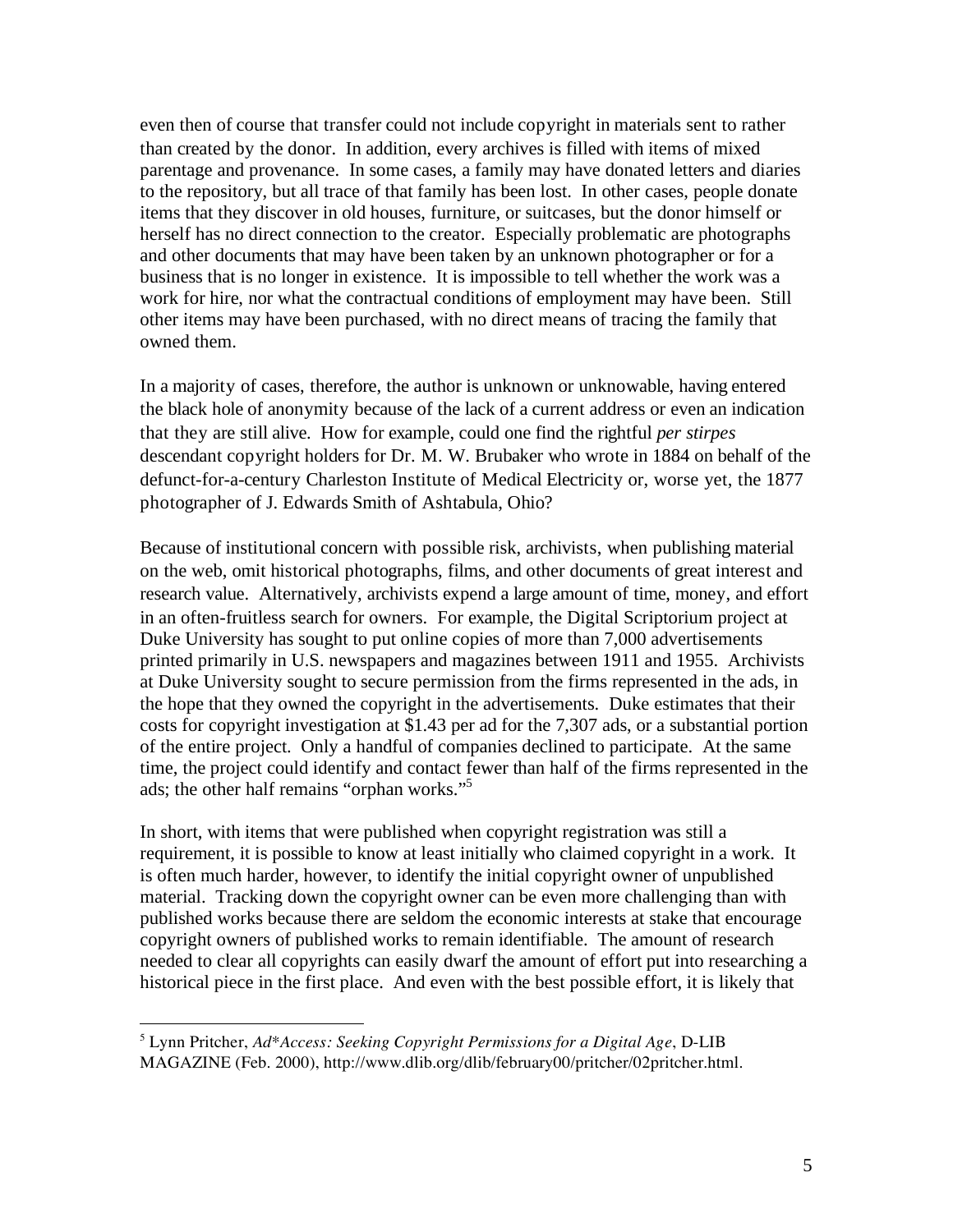the current copyright owners of some items will never be identified, and hence the copyright on these items could never be cleared.

Because of publisher demands for signed permissions instead of reasonable fair use, archivists regularly see researchers skip over better quality material and instead focus on those for which rights clearance will be easier, resulting in a sanitized historical record. The consequence is the corrosion of the infrastructure of a learned, educated, and culturally rich public.

## *2. Nature of "Orphan Works": Identification and Designation and 3. Nature of "Orphan Works": Age*

The need to establish a system that will reduce the risk for users who wish to draw on unpublished orphan works is clear. It is important that an orphan works system should balance the copyright owner's interest in exploiting a work with the public's interest in having access to the raw material of history.

SAA therefore proposes that a blended orphan works identification and designation system be implemented. The system we propose would combine aspects of both the "case by case" approach discussed in the Federal Register Notice as well as the "formal approach." Two actions on the part of users should be required in order to disseminate without fear of prosecution an orphan work. In addition, copyright owners should have access to a system where they can voluntarily identify their ownership interests.

First, before an archives or an archives user can publish an unpublished copyrighted work, they should be required to make a "reasonable effort" to locate the copyright owner. This requirement would be in place during the first twenty-five years after the author's death or, in cases where the death date of the author is unknown, during the fifty years after the date of origin of the work. Such an investigation would include researching in the online files of the Copyright Office. It may also include searching as well genre-specific rights resources such as:

- For literary and artistic figures: *WATCH: Writers, Artists, and Their Copyright Holders*, an online file created by the Harry Ransom Humanities Research Center at The University of Texas at Austin and the University of Reading Library, Reading, England.
- For composers and musicians, the various publishing and performance rights societies.
- For artists, artist rights societies such as the Visual Artists and Galleries Association and the Artists Rights Society.
- When readily available, online biographical and obituary indices should also be searched.

Secondly, regardless of the age of the copyrighted work, the user should be required to publish his or her intent to exploit an orphan work. Normally, if one wants to declare a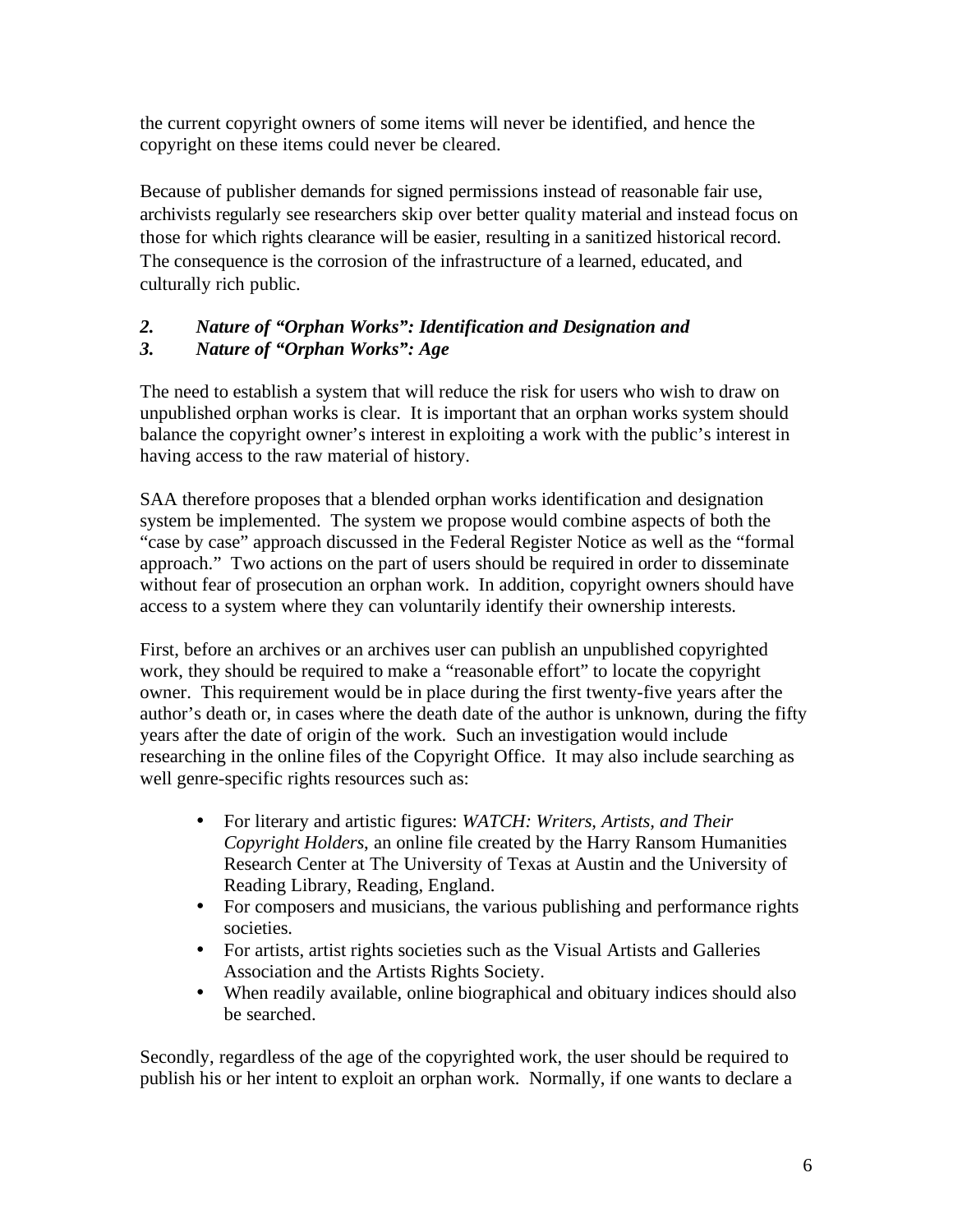physical property to be abandoned, publication of a notice in a local newspaper is required.<sup>6</sup> While we are not proposing that copyright be abandoned by this mechanism, we think the analogy of publishing one's intent to use an orphan work – namely, by publishing a "Notice of Intent to use an Orphan Work" via a searchable database at the Copyright Office – would be appropriate. It would be a way of announcing to the world that you consider this work to be "orphan," and it would provide an opportunity for the copyright owner to step forward and challenge this assertion. Ninety days after submission of the notice, someone who wanted to use or disseminate an orphan work would be free to so without fear.

Lastly, in order to protect the interests of individuals and organizations that may wish to control their copyright in seemingly orphaned unpublished works, a notification system should be established at the Library of Congress. Similar in intent and purpose to the "Notices of Intent to Enforce a Restored Copyright" and the "Notice to Libraries and Archives of Normal Commercial Exploitation or Availability at Reasonable Price," the proposed "Notice of Intent to Enforce a Non-Registered Copyright" would be a place where copyright owners could announce to the world that their works were not "orphans." So long as the information about the copyright owner in the registration system is kept current, no work could be published under the orphan works provisions during its term of copyright without the permission of the copyright owner.

The mechanics for defining an unpublished orphan work, therefore, would depend in part on its age. During the period up to twenty-five years after the death of the author or during the first fifty years since creation of the work (if the author is not known), an orphan work would be any work for which:

- The copyright owner cannot be found after a reasonable investigation in standard sources;
- No "Notice of Intent to Enforce a Non-Registered Copyright" has been filed with the Copyright Office;
- A notice of declaration of the work has an orphan work has been filed on the Copyright Office's web site.

After that initial time period, an orphan work would be any work for which no "Notice of Intent" has been filed, and for which a notice of declaration of orphan work status has been filed.

## *4. Nature of "Orphan Works": Publication Status*

 $6$  At least nineteen states have adopted statutes to permit museums and archives to establish irrevocable ownership of physical property "abandoned" by the owners. Abandonment in these statutes is similar to orphaning in the context of copyright—it has become impossible to identify the owner, and the owner's intention as to the property (whether a loan or donation to the repository) is undocumented.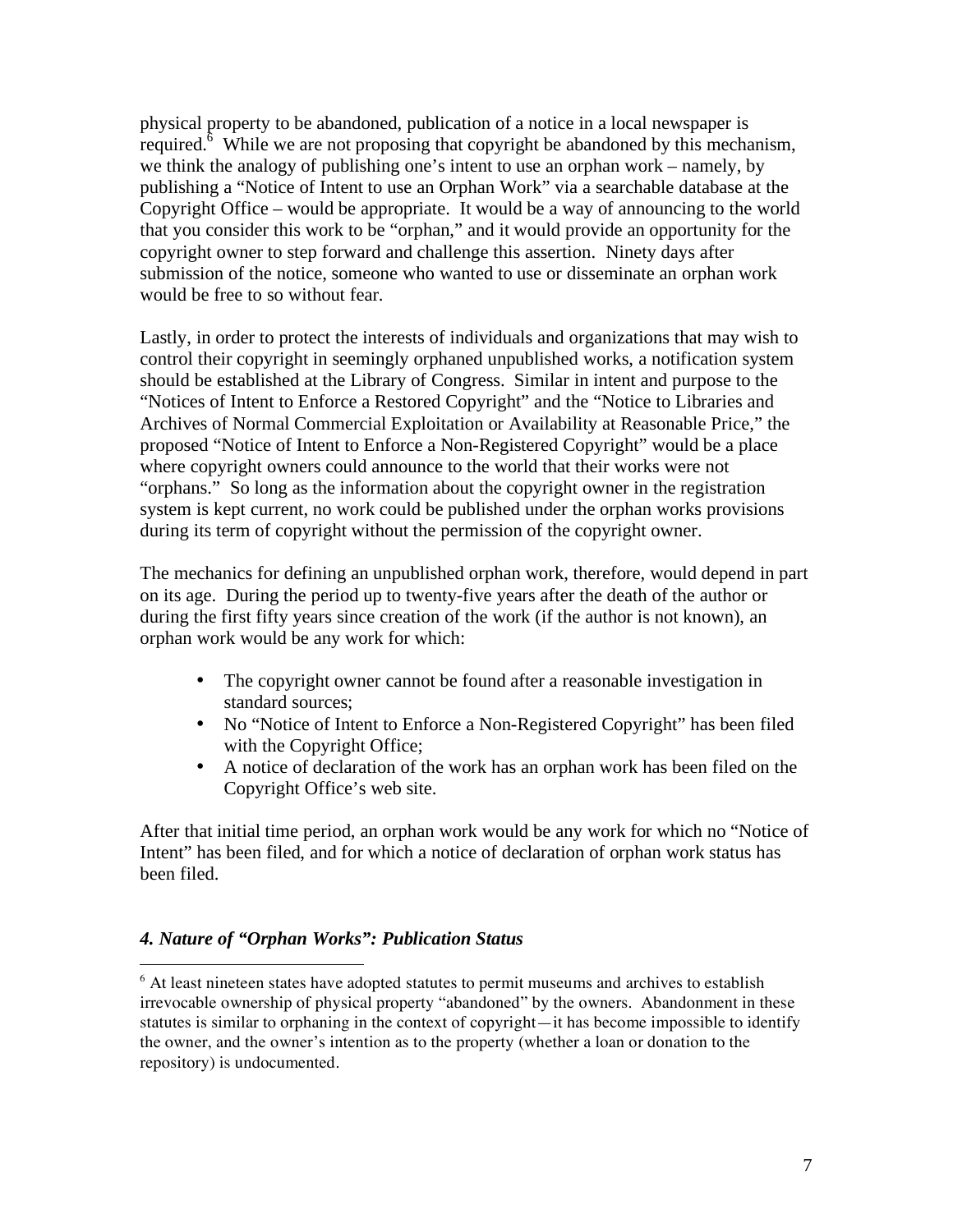Any solution to the "orphan works" problem must address unpublished as well as published material. There are at least two reasons for this, one practical and the other based on policy.

a. The difficulty of determining what is "published"

First, on a very practical level, it is often difficult to tell if a work is published or unpublished. Current copyright law defines publication as "the distribution of copies or phonorecords of a work to the public by sale or other transfer of ownership, or by rental, lease, or lending." It is often difficult, however, to know whether a specific item meets this standard.

For example, newsletters of unions, church groups, and professional associations are often printed for distribution to members. Yet it is usually unclear whether these items were also made available to the general public in the past. If distribution was limited, the printed newsletters could, for copyright purposes, still be considered to be unpublished, and any effort by a library or archives to republish the collection as a contribution to historical scholarship might be thwarted.

The definition of publication excludes performance as a form of publication: "a public performance or display of a work does not of itself constitute publication." Often movies were only leased, not sold, to theaters for performances. These movies may not technically have been published. Even something as well known as Martin Luther King's "I have a dream" speech has been subject to lawsuits over its publication status.

One of the potentially most useful resources in America's libraries and archives are the millions of photographs taken by local amateur, news, and commercial photographers. Such photographs provide an invaluable visual window to the past. Most often they are true orphan works, with no certainty as to whether the images were "work for hire" or the property of the photographer, and with no evidence as to who is the current copyright owner. While often intended for publication, there is often no evidence whether any individual photograph actually was published.

Limiting any new rules governing the use of orphan works to published works is likely to just replace uncertainty as to the identity of copyright owners with uncertainty over the publication status of the work. The end result will be the same, however: users are unlikely to exploit the hundred of thousands of works of minor commercial value yet great historical value found in the nation's archives and libraries.

b. The public policy case for making unpublished orphan works available

Unpublished materials constitute an important component of those "orphan works" that subsequent creators and users might wish to incorporate in new creative efforts or make available to the public. Unpublished papers form the core of historical research and the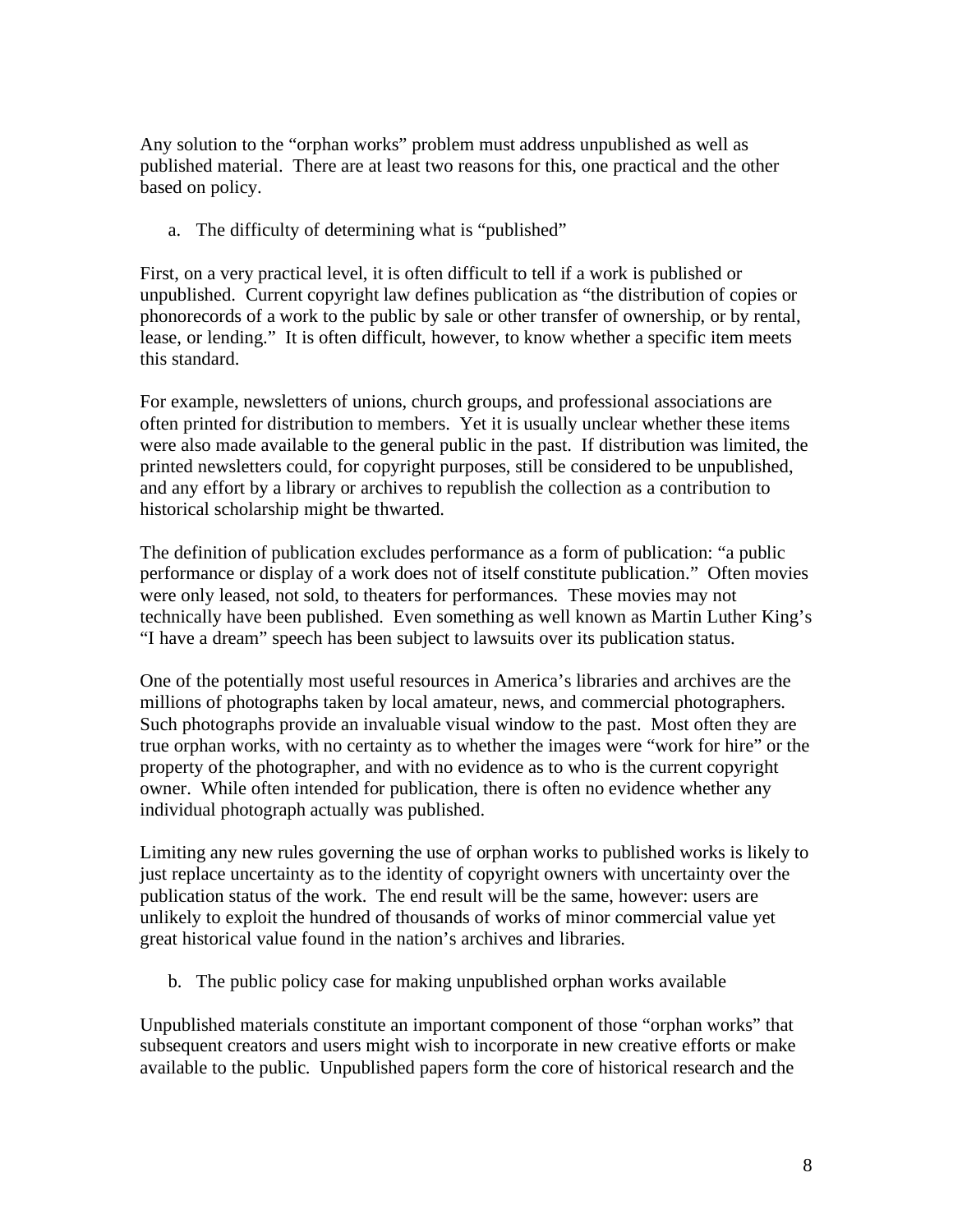basis for historical understanding. Their importance to future scholarship and understanding has been recognized in the historical editing and publication projects sponsored by the National Endowment for the Humanities and the National Historical Publications and Records Commission. These Federal agencies have supported the publication of the papers of the Presidents and other prominent figures, even though in most cases the identity of the current copyright owners of the individual documents was not known. The benefit to scholarship of making these "orphan works" widely available outweighed the risk.

Andrew Carroll's *War Letters: Extraordinary Correspondence from American Wars,* a compilation of letters home from soldiers in many of America's wars, in both its published form and as a PBS special, has reminded us of the power of the writings of ordinary Americans to convey the sense of the past. As the Legacy Project, the organization that collected the letters, notes:

The Legacy Project focuses on letters because we believe they offer unique insight into warfare and its effect on those who experience it firsthand. Letters also serve as powerful reminders of the human cost of war, and they record the thoughts and observations of common servicemen and women, whose individual voices are so often unheard.

War letters from average Americans are perhaps the quintessential "orphan work." They were written with no expectation of commercial gain, in most cases it would cost a fortune to discover who was the current copyright owner (especially if the soldier died in combat), and yet their value in future creative works is tremendous. But war letters are not the only unpublished orphan works with these qualities. So too are letters to Presidents, letters to local governments, diaries whose authors' whereabouts are uncertain, local photographs, oral history recordings, and organizational newsletters, to name a few. To exclude them from "orphan work" legislation merely because they are unpublished would be unconscionable.

c. Right of "First Publication"

In the Federal Register notice, the Copyright Office asked specifically:

If "orphan work" status would apply to unpublished works, how would such a system preserve the important right of first publication recognized by the Supreme Court in Harper & Row?

While the Court identified a right of first publication in the decision, the right focused on its commercial aspects. The Supreme Court correctly noted that the copyright owner's commercial interests would be harmed if the right to first publication were not exclusive. As the Court noted,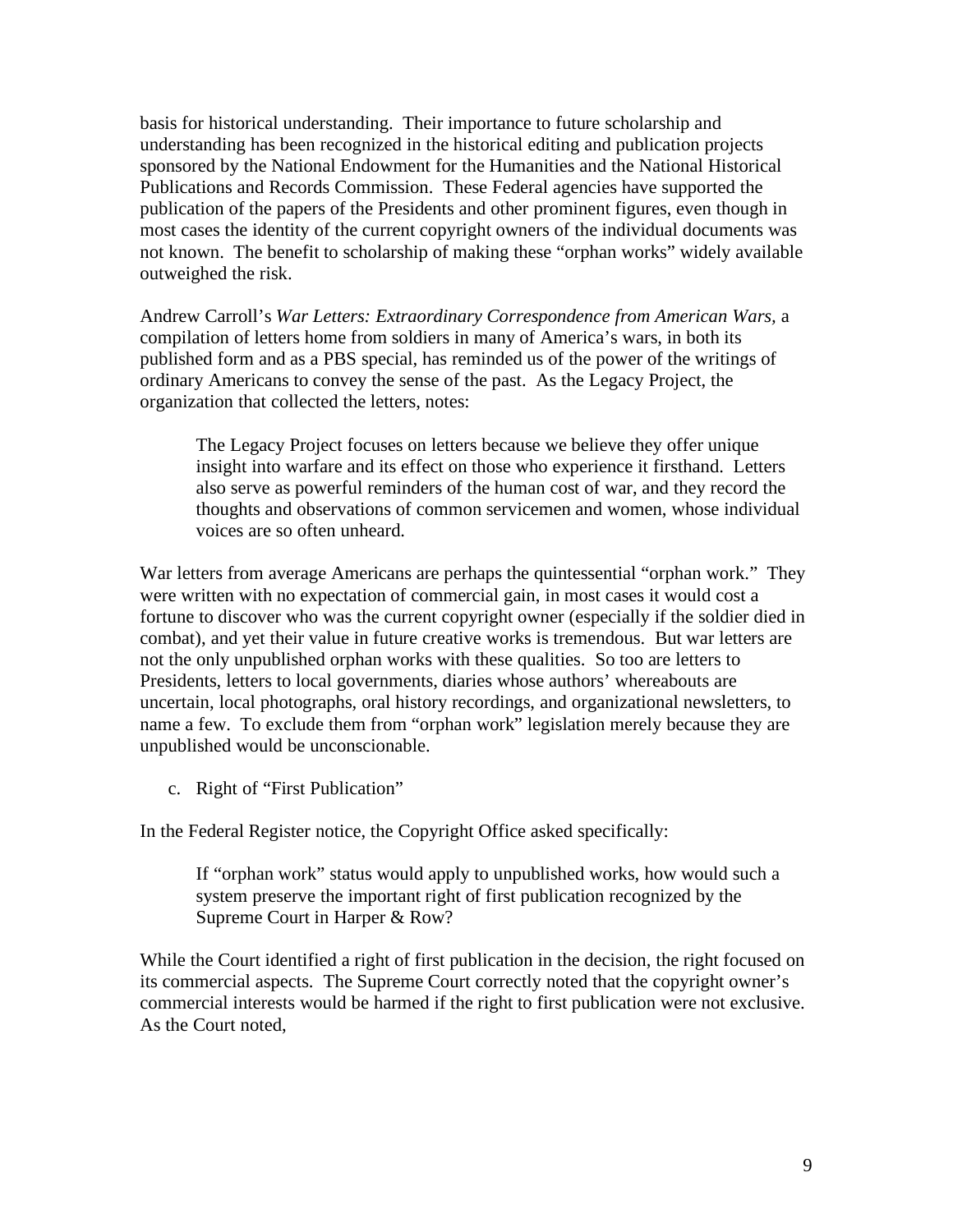The author's control of first public distribution implicates not only his personal interest in creative control, but his property interest in exploitation of prepublication rights, which are valuable in themselves and serve as a valuable adjunct to publicity and marketing.<sup>7</sup>

In the Harper & Row case, the commercial right of first publication was important: by violating Harper & Row's right to first publication, *The Nation* magazine usurped Harper & Row's own intent to publish (and profit) from the work. It is the commercial harm to the copyright owner, therefore, that is the focus of the Court's concern. The decision is by and large silent on the implications for works that were not intended for commercial release. It is difficult to imagine that the Court would have argued after Harper & Row that initiative to publish the papers of Thomas Jefferson and Calvin Coolidge would have to shut down because they might negatively impact the prepublication rights of heirs who are unlikely to know that they even own rights in the papers.

The Court concluded that "Under ordinary circumstances, the author's right to control the first public appearance of his undisseminated expression will outweigh a claim of fair use." It is not hard to conclude, however, that the publication of "orphan works" where the copyright owner is not known (and may not even know that he or she owns the rights) and which are of limited commercial value does not constitute the "ordinary circumstances" of commercial publication considered in the decision.

Justice Story, in Folsom v. March, noted that there are times when the government has the right if not the duty to publish unpublished items containing "historical, military, or diplomatic information," even against the will of the writers.<sup>8</sup> Private individuals as well, he believed, had the right to publish private letters "upon fit and justifiable occasions." The right of first publication, therefore, is far from an absolute right, and it seems clear that it is not a right that can be managed effectively under Federal copyright.

d. Adverse Consequences

Lastly, the Copyright Office asked specifically what would be "the negative consequences of applying such a system to unpublished works?" There are none. As has been noted above, there is a long tradition already of publishing, often with Federal support, unpublished "orphan works." Any recommendations that the Copyright Office develops to ensure that there are not negative consequences to the use of published "orphan works" (such as the simple system of notices we outline here) will also protect unpublished "orphan works."

## *5. Effect of a Work Being Designated an "Orphan Work"*

<sup>&</sup>lt;sup>7</sup> Harper & Row, Publishers, Inc. v. Nation Enters., 471 U.S. 539, 550-555 (1985).

<sup>8</sup> Folsom v. Marsh, 9 F. Cas. 342 (1841).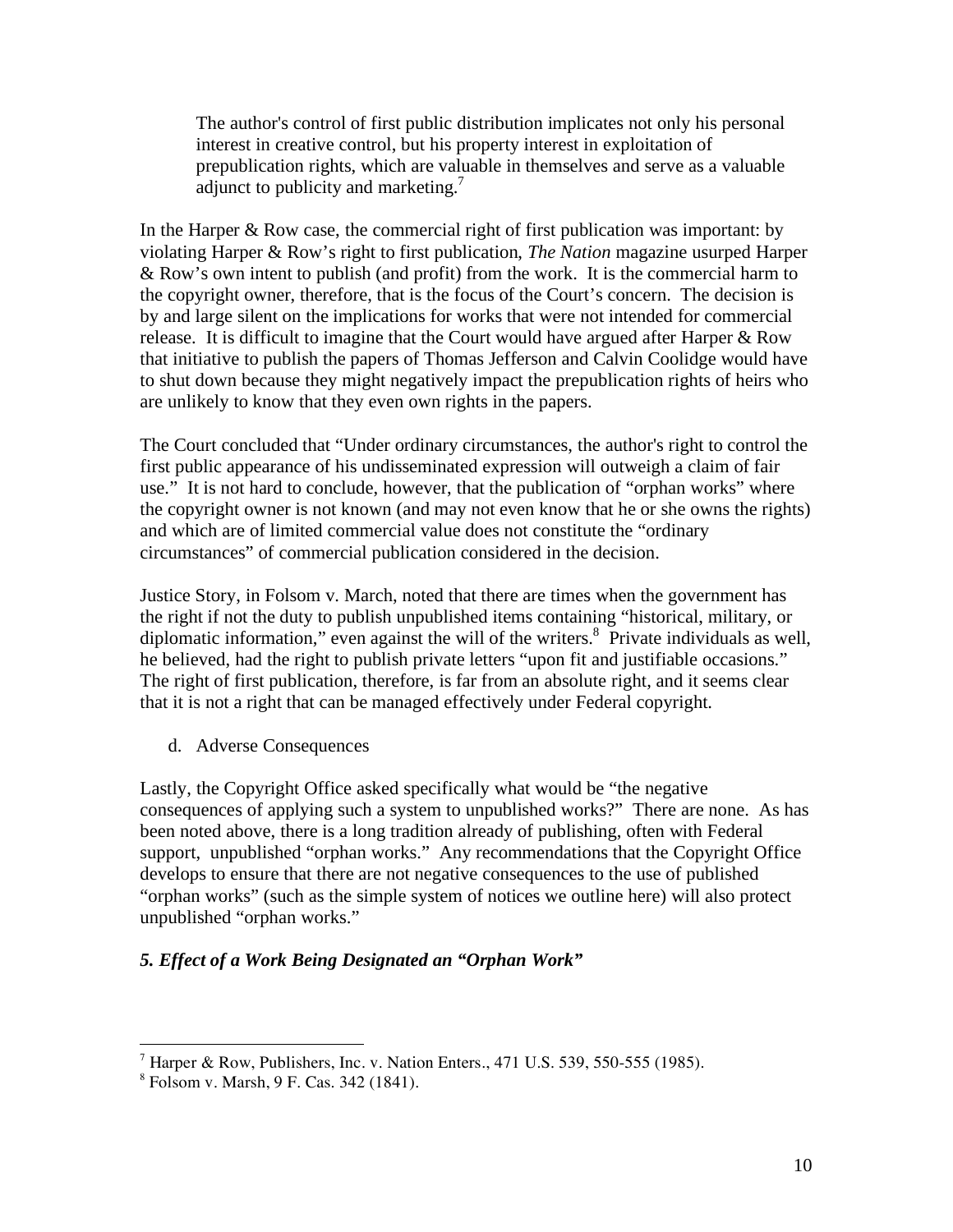To solve the problem that "orphan works" constitute for users, a series of provisions are needed that on the one hand makes it easy for owners to make clear their interest in enforcing their copyrights and on the other hand frees users who have made good faith efforts from the liabilities which currently have a chilling effect on creative works.

The designation of a work as "orphan" is less the result of a conscious decision on the part of the copyright owner than the result of a reasonable investigation with in the competence of capable researchers. It must be easily reversible if a rightful owner comes forward to request removal of a work from "orphan" status but without penalizing the user who used the work after a good faith effort to find the owner.

To establish this safe harbor for the creative use of "orphan works," the following elements are needed:

1. An on-line database for users to post a "Notice of Intent to use an Orphan Work" whenever a user determines he/she does not wish to employ one of the other exemptions (e.g., § 107, 108, 109, 110, etc.). If, after a reasonable interval of ninety days, no one comes forward to assert a documentable copyright ownership claim, the user may proceed and shall be eligible for an "orphan works" defense.

2. In no case does use of an orphan work remove ownership from the original copyright owner. Furthermore, the user's copyright in a derivative work created from an "orphan work" extends only to that new expression which the user has added.

3. If an "orphan work" has been used after proper completion of "Notice of Intent to Use an Orphan Work", and if the original copyright owner then comes forward and can sustain a claim of ownership, the following shall apply:

A) The orphan works database shall be amended to reflect that an owner has been identified so that the work can no longer be deemed to be an orphan.

B) The user may continue to use the orphan work after payment of a reasonable license fee.

C) The user of the work previously considered to have been an orphan shall not be liable for statutory damages, attorney's fees, criminal damages, or any of the other remedies available in the Copyright Act and in other laws (such as the No Electronic Theft Act) for any use commenced prior to the time that the validity of the ownership claim has been clearly established by a court. The copyright owner would be entitled to an appropriate portion of any profits that may have accrued through the use of the previously orphan work.